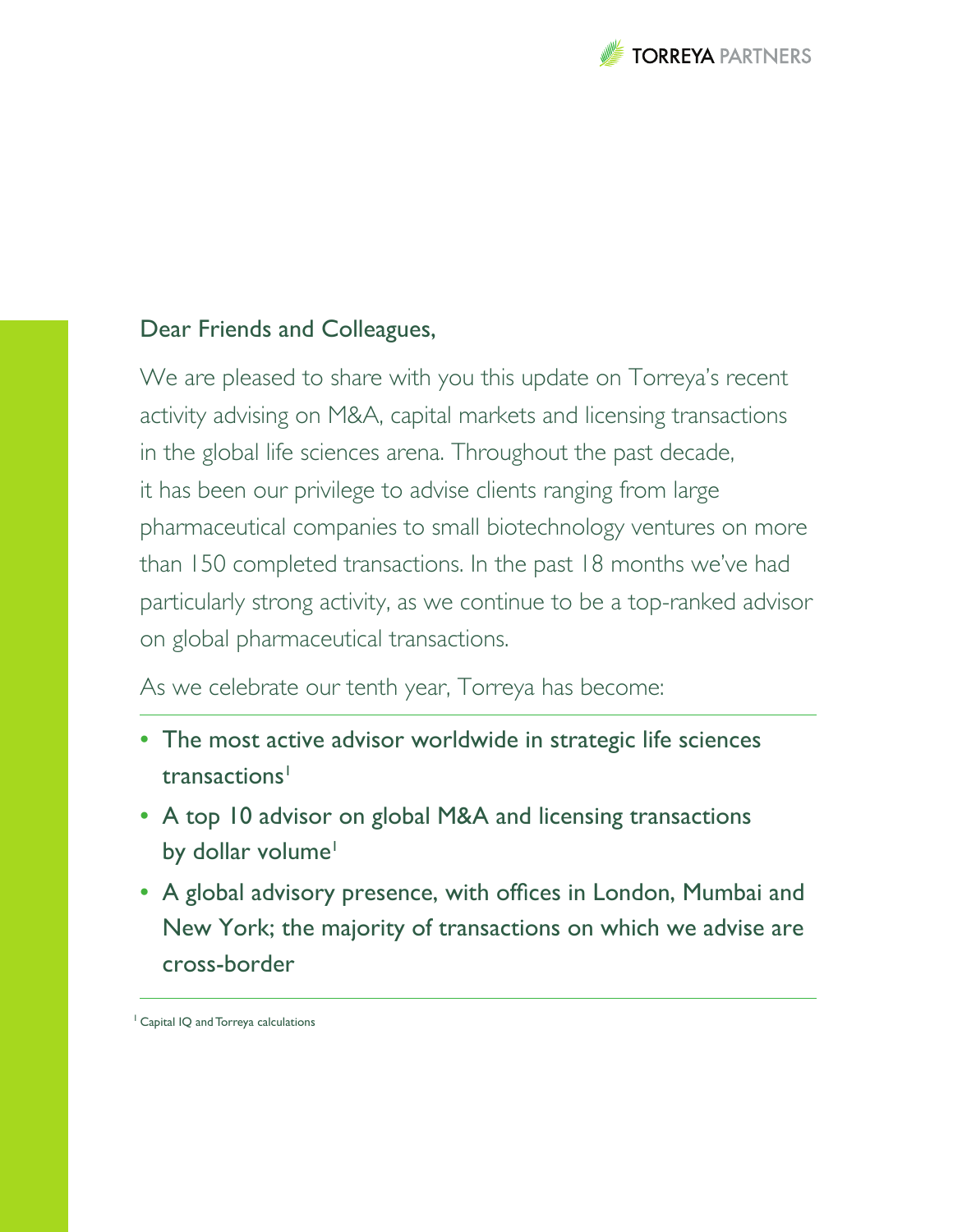

# A Top-Ranked Strategic M&A Advisor

Torreya has advised on more than 50 M&A transactions for clients around the world. Recent highlights include:

- Advising **Sawai,** the top generics company in Japan, on its billion-dollar acquisition of US-based Upsher-Smith's generics business. The transaction, Sawai's first overseas acquisition, advanced its strategy of becoming a global leader in generic pharmaceuticals.
- Advising **Mallinckrodt** on the \$203 million divestiture of its intrathecal business to India's Piramal. The transaction supported Mallinckrodt's strategic decision to focus on high-growth autoimmune, rare diseases and hospital therapies. Piramal was attracted to the cash flow of this business and its potential to grow its franchise in critical care.
- Advising **Atopix Therapeutics**, a UK developer of respiratory drugs, in its sale to Italy-based Chiesi for consideration in excess of €75 million.



#### **RECENT M&A TRANSACTIONS**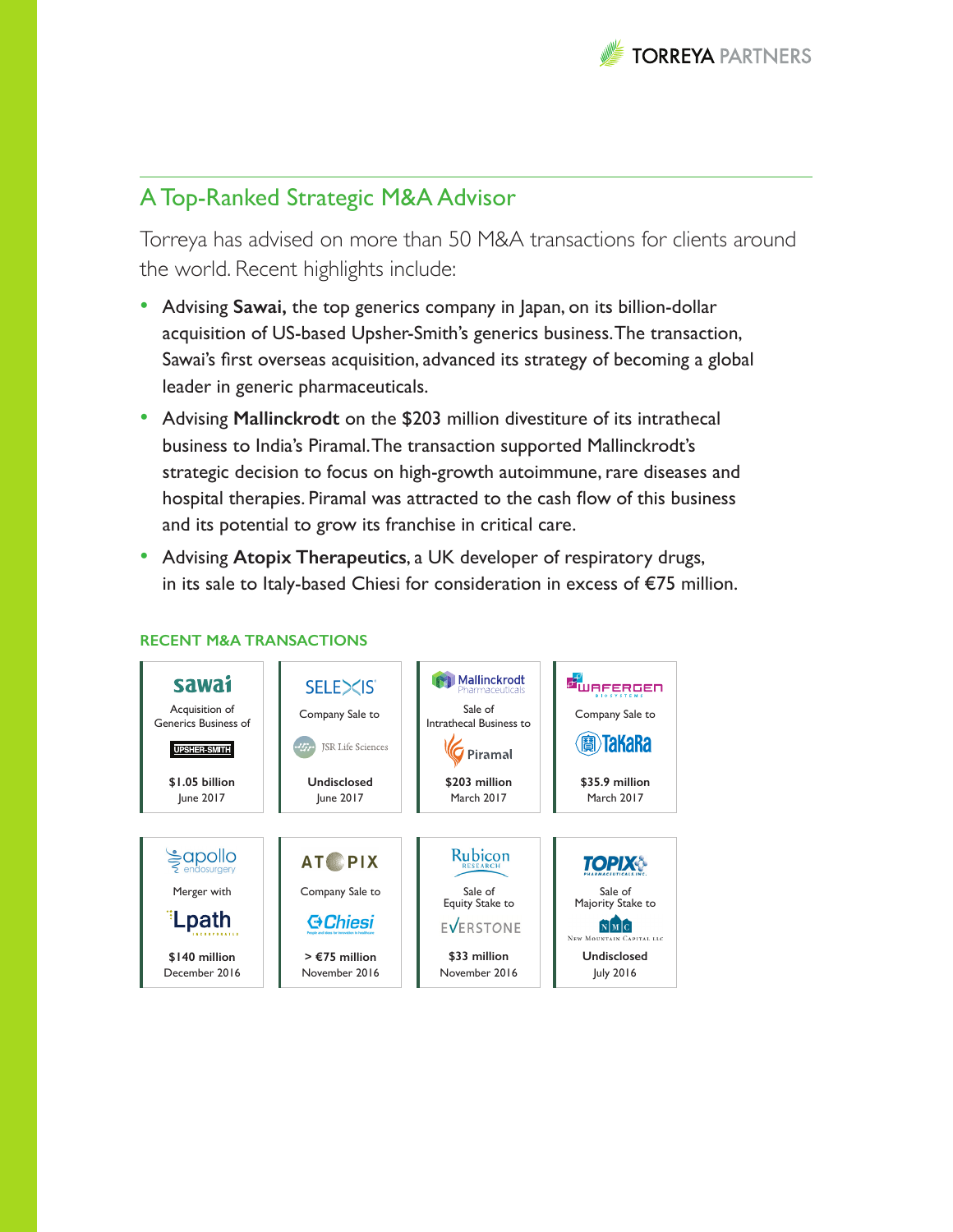

## Strong Capital Markets and Royalty Monetization Practice

Our Capital Markets team arranges debt financings, royalty monetizations, IPOs, and private equity recapitalizations. Recent milestones include:

- Raised over \$400 million in capital from 2016 2017 YTD
- Most active royalty monetization advisor in 2016
- Over \$1 billion in 25+ financings since 2010

### **RECENT CAPITAL MARKETS TRANSACTIONS**



## Leader in Licensing and Asset Sales

Torreya is a leading advisor on pre-commercial and commercial-stage licensing deals and on commercial-stage asset sales in the global pharmaceutical sector. Highlights include:

- Most active global advisor in pharmaceutical asset-level transaction advisory
- 25 Licensing deals for pre-commercial assets since 2010
- 43 Commercial-stage asset sales and promotional deals since 2010

### **RECENT PRE-COMMERCIAL LICENSING DEALS**



### **RECENT COMMERCIAL-STAGE LICENSING DEALS AND ASSET SALES**